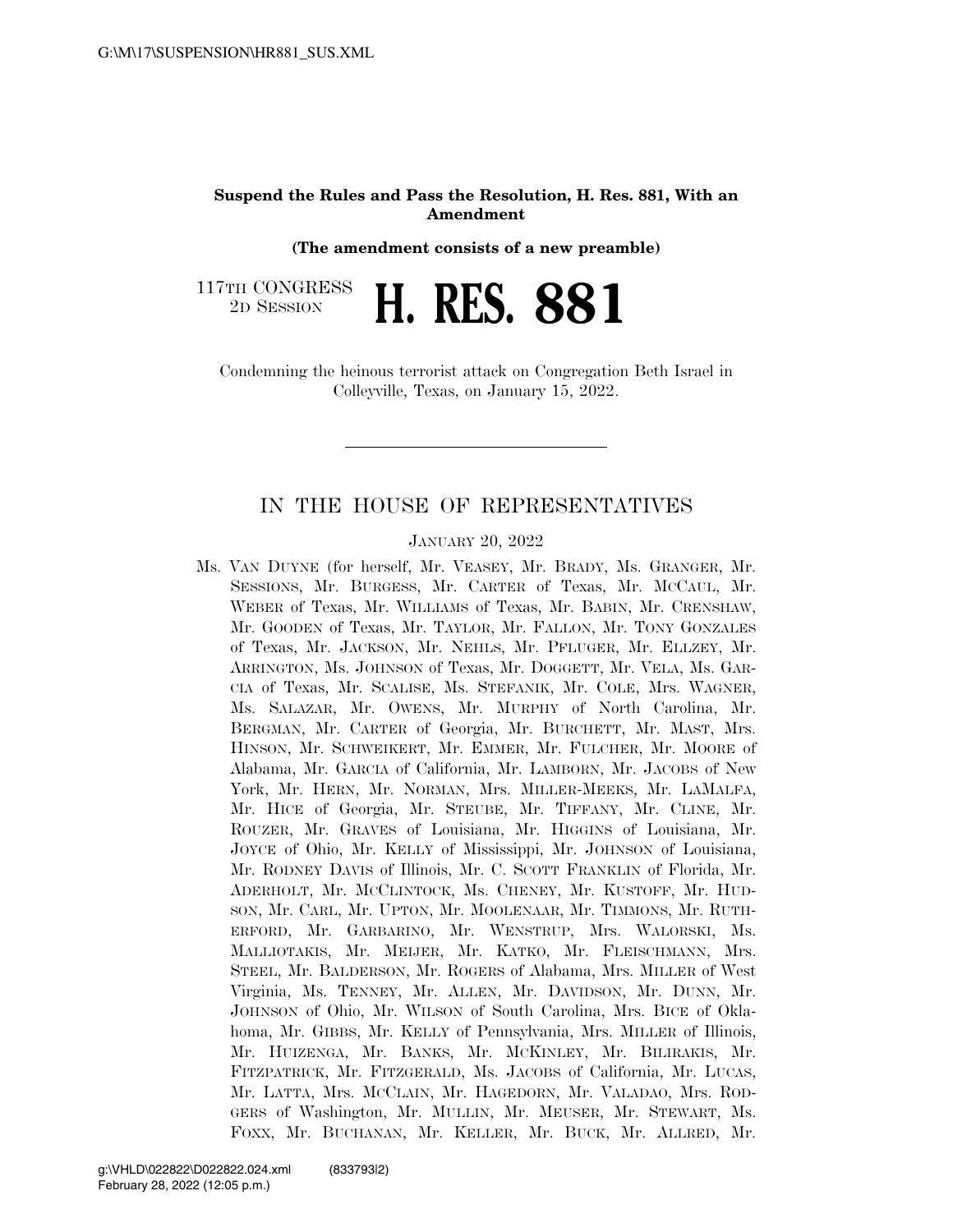MOONEY, Mr. PHILLIPS, Mr. CLOUD, Mr. ZELDIN, Mrs. CAMMACK, Mr. DONALDS, Mrs. HARSHBARGER, Mr. ROY, and Mr. WALTZ) submitted the following resolution; which was referred to the Committee on Oversight and Reform

## **RESOLUTION**

Condemning the heinous terrorist attack on Congregation Beth Israel in Colleyville, Texas, on January 15, 2022.

- Whereas, on January 15, 2022, Malik Faisal Akram entered Congregation Beth Israel in Colleyville, Texas, taking four individuals hostage;
- Whereas MI5, Britain's counterintelligence and security agency investigated Mr. Akram in 2020, and he was listed as a subject of interest, but was later determined to no longer pose a threat;
- Whereas Mr. Akram arrived at New York's John F. Kennedy Airport on December 29, 2021, staying in New York City for two days until taking a flight to Dallas, Texas;
- Whereas it is reported Mr. Akram chose the synagogue because it appeared to be the closest gathering of Jewish people to a Federal prison where he demanded to see a woman who is in custody after being found guilty of two counts of attempted murder, armed assault, using and carrying a firearm, and three counts of assault on United States officers and employees in Afghanistan;
- Whereas according to the Anti-Defamation League, in 2020 and 2021, there were 8,366 incidents of extremism or antisemitism in the United States;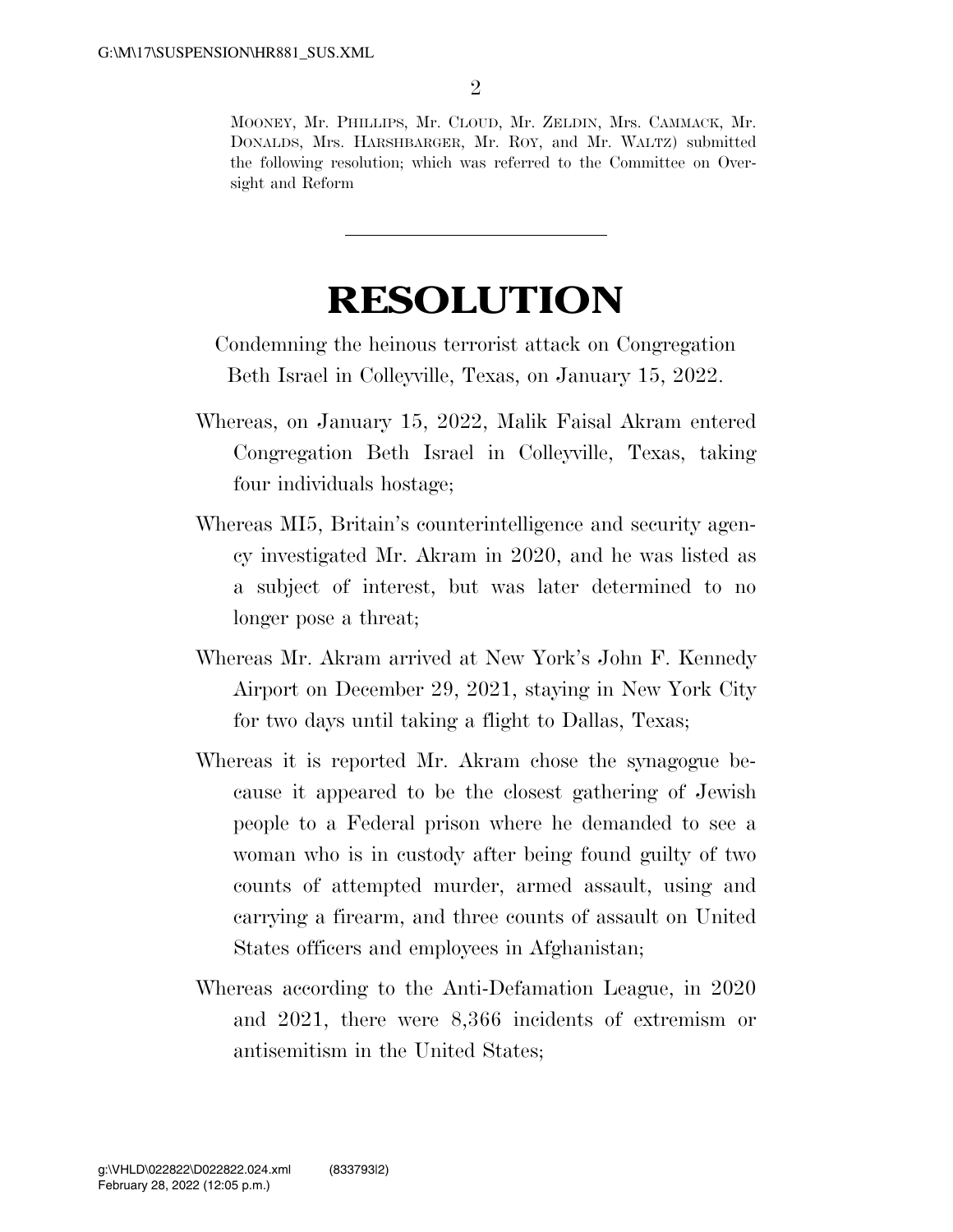- Whereas more than half of the religiously motivated hate crimes reported to the Federal Bureau of Investigation in 2020 were anti-Jewish hate crimes;
- Whereas Jewish Americans make up about 2 percent of the population of the United States, but crimes against them make up 55 percent of the anti-religious hate crimes in the United States;
- Whereas, on Sunday, January 16, 2022, President Joe Biden classified this attack as an act of terror and Vice President Kamala Harris affirmed we should combat antisemitism and hate wherever it exists;
- Whereas the four hostages were held for nearly 11 hours, during that time Rabbi Charlie Cytron-Walker used the skills he learned by attending several security courses hosted by local law enforcement, the Federal Bureau of Investigation, the Anti-Defamation League, and the Secure Community Network;
- Whereas Good Shepherd Catholic Community church provided support and housed family members of the worshipers held inside the Synagogue during the 11 hour standoff;
- Whereas Pleasant Run Baptist Church offered their thoughts and support during the standoff, and allowed for their parking lot to be used by the media;
- Whereas worshipers who were watching service virtually contacted local law enforcement once they realized there was an incident underway at Congregation Beth Israel; and
- Whereas because of the swift response from local, State, and Federal law enforcement officers and emergency responders on the ground, no hostages were harmed during the hostage situation: Now, therefore, be it